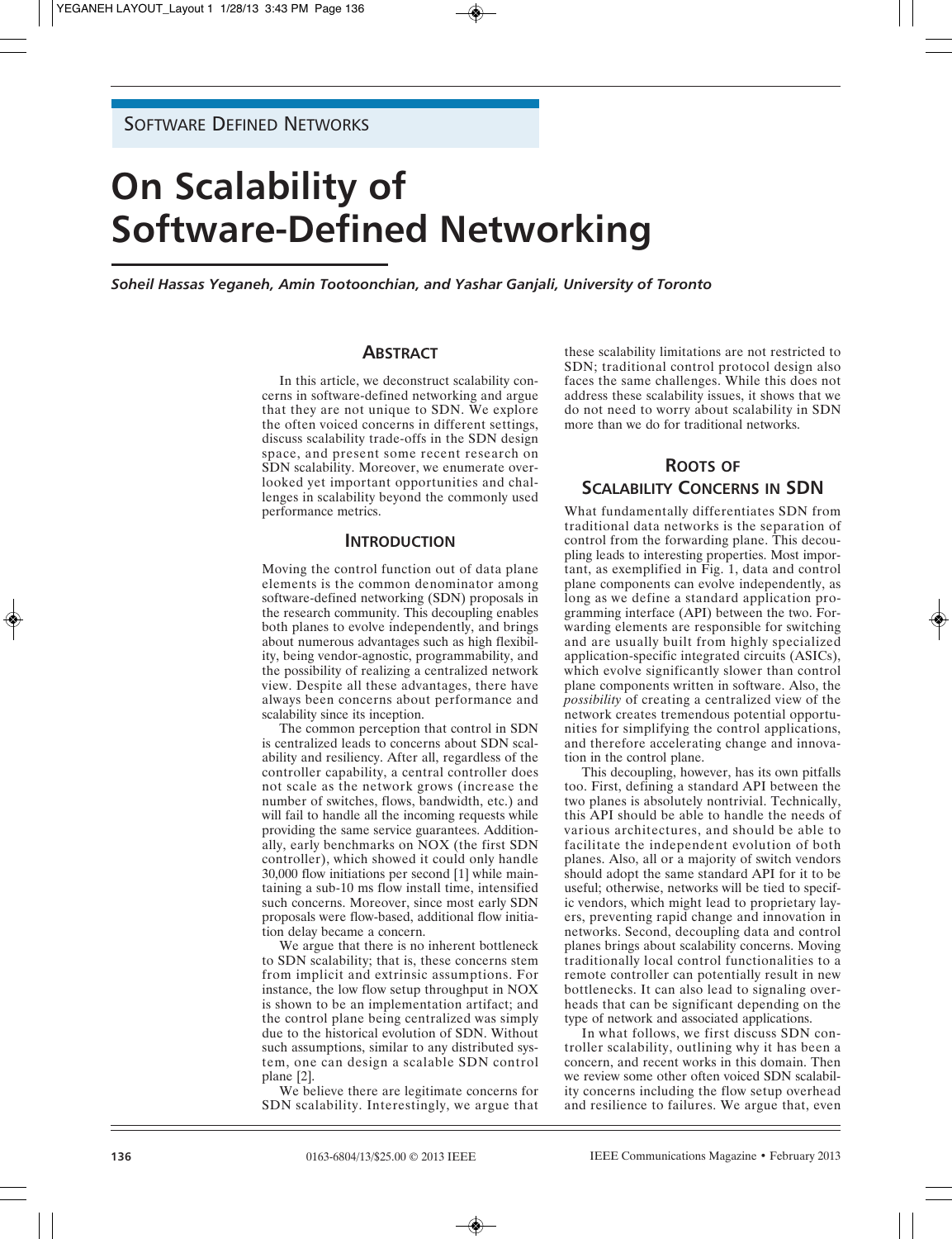

*What fundamentally differentiates SDN from traditional data networks is the separation of control from forwarding plane. This decoupling leads to interesting properties. Most importantly, data and control plane components can evolve independently, as long as we define a standard API between the two.*

**Figure 1.** *Decoupled data and control planes in SDN can have different topologies, use different technologies, and, more important, evolve independently.*

though these concerns are not specific to SDN, they can be alleviated with an alternative design (some of which are now commonplace).

### **CONTROLLER SCALABILITY**

One possible SDN design is to push all the control functionality to a centralized controller. Empowered with a complete network-wide view, developing control applications and enforcing policies become much easier in this setting. Nevertheless, controllers can potentially become the bottleneck in the network operation. As the size of a network grows, more events and requests are sent to the controller, and at some point, the controller cannot handle all the incoming requests. Early benchmarks of an SDN controller (NOX) showed that it can handle 30k requests/s [1]. Even though this may be sufficient for a sizeable enterprise network, it could be a major problem for data-center-like environments with high flow initiation rates [3].

One way to alleviate this concern is to level parallelism in multicore systems and improve IO performance. Tootoonchian *et al.* [4] showed that simple modifications to the NOX controller boosts its performance by an order of magnitude on a single core. It means that a single controller can support a far larger network, given sufficient controller channel bandwidth with acceptable latency. We can also reduce the number of requests forwarded to the controller. DIFANE [5] proactively pushes all state to the data path (addressing the scarcity of data path memory in a scalable manner). In DevoFlow [6], with support from an ASIC, short-lived flows are handled in the data path, and only larger flows are forwarded to the controller, effectively reducing

the load on the controller and improving scalability. Therefore, we can say that DevoFlow trades fine-grained flow-level visibility in the control plane with scalability, which can be reasonable depending on the setting and constraints of the underlying network.

Alternatively, one can distribute the state and/or computation of the control functionality over multiple controllers. Having a centralized controller is by no means an intrinsic characteristic of SDN. All we need is a unified networkwide view to reap the benefits of SDN. We note that, similar to any distributed system, providing a strictly consistent centralized view can hinder response time and throughput as the network scales. As stated in [7], it is not always feasible to achieve strong consistency while maintaining availability and partition tolerance. Therefore, selecting an apt consistency level is an important design trade-off in SDN. To preserve scalability, one should design control applications with the weakest possible consistency level.

There are solutions where we can physically distribute the control plane elements, yet maintain the network-wide view. Onix [2], for example, is a distributed control platform that facilitates implementation of distributed control planes. It provides control applications with a set of general APIs to facilitate access to network state (NIB), which is distributed over Onix instances. HyperFlow [8], on the other hand, synchronizes network state among multiple controller instances, giving the control applications (running on every controller instance) an illusion of control over the whole network. This keeps the simplicity of developing the control plane on a central controller while alleviating a class of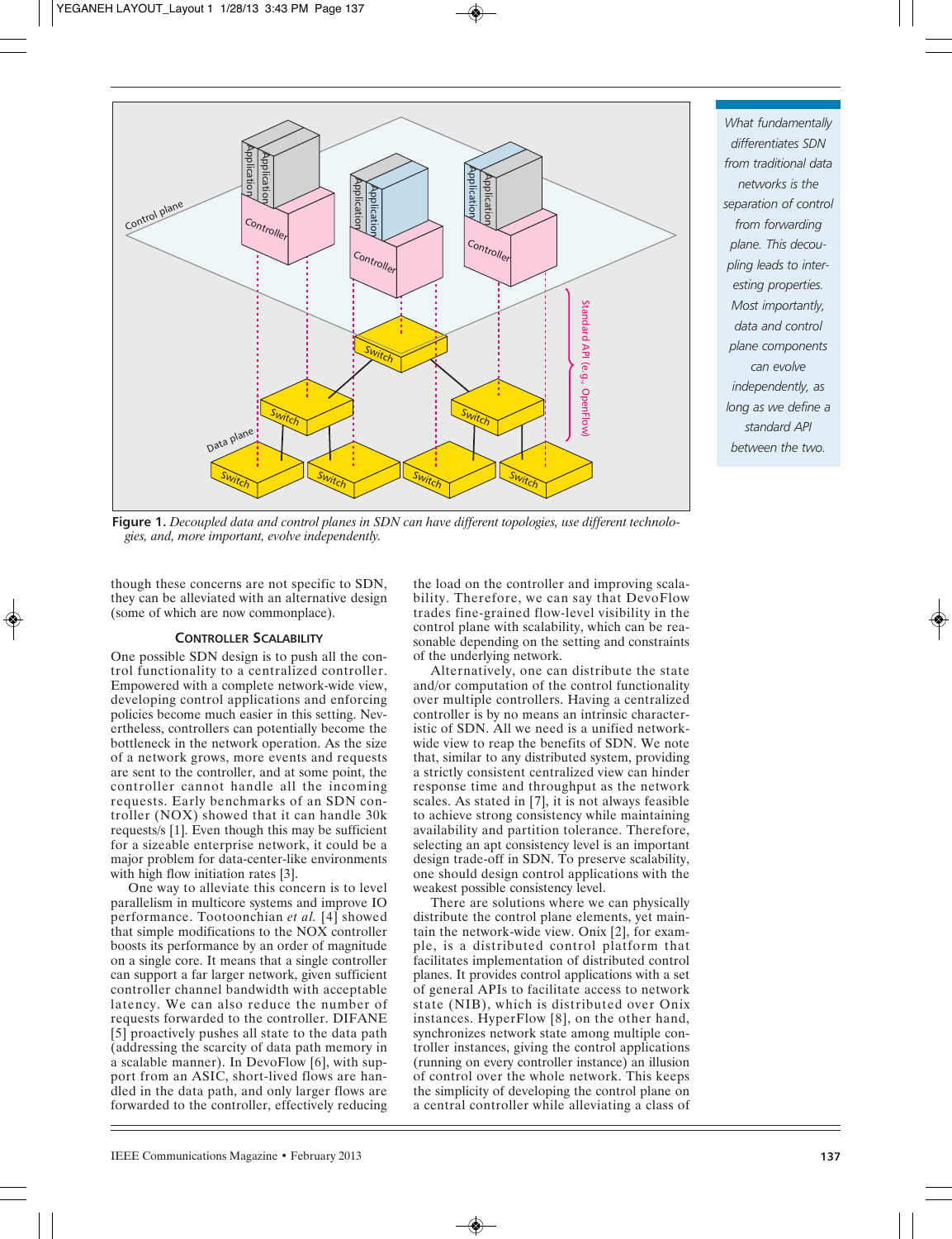

**Figure 2.** *The four steps in the flow setup process.*

scalability issues associated with a centralized controller, albeit for a more restricted set of control applications satisfying certain properties.

Kandoo [9] takes a different approach to distributing the control plane. It defines a scope of operations to enable applications with different requirements to coexist: locally scoped applications (i.e., applications that can operate using the local state of a switch) are deployed close to the data path in order to process frequent requests and shield other parts of the control plane from the load. A root controller, on the other hand, takes charge of applications that require network-wide state, and also acts as a mediator for any coordination required between local controllers.

An interesting observation is that control plane scalability challenges in SDN (e.g., convergence and consistency requirements) are not inherently different than those faced in traditional network design. SDN, by itself, is neither likely to eliminate the control plane design complexity or make it more or less scalable.1 SDN, however:

- Allows us to rethink the constraints traditionally imposed on control protocol designs (e.g., a fixed distribution model) and decide on our own trade-offs in the design space
- Encourages us to apply common software and distributed systems development practices to simplify development, verification, and debugging

Unlike traditional networks, in SDN, we do not need to address basic but challenging issues like topology discovery, state distribution, and resiliency over and over again. As demonstrated in Onix, control applications can rely on the control platform to provide these common functions; functions such as maintaining a cohesive view of the network in a distributed and scalable fashion. In fact, it is significantly easier to develop applications for such cohesive distributed control platforms than a swarm of autonomous applications running on heterogeneous forwarding elements.

## **OTHER SDN SCALABILITY CONCERNS**

Increased load on the controller is only one of the voiced concerns about SDN scalability. Here, we briefly explain other causes of concern, along with potential solutions.

*Flow Initiation Overhead* — Ethane [10], an early SDN security system, puts a controller in charge of installing forwarding state on switches on a per-flow basis. Even though this *reactive* form of flow handling introduces a great degree of flexibility (e.g., easy fine-grained high-level network-wide policy enforcement in the case of Ethane), it introduces a flow setup delay and, depending on implementation, may limit scalability. Early designs, such as Ethane and NOX, lead to the widespread assumption that all SDN systems are reactive. In reality, however, proactive designs — in which forwarding entries are set up before the initiation of actual flows — are perfectly acceptable in SDN, and can avoid the flow setup delay penalty altogether.

Let us review the flow setup process to explain the bottlenecks and show how a good design can avoid them. As illustrated in Fig. 2, the flow setup process has four steps:

- A packet arrives at the switch that does not match any existing entry in the flow table.
- The switch generates a new flow request to the controller.
- The controller responds with a new forwarding rule.
- The switch updates its flow table.

The performance in the first three steps and partially the last depends on the switch capabilities and resources (management CPU, memory, etc.) and the performance of its software stack. The delay in the third step is determined by the controller's resources along with the control program's performance. Finally, the switch's FIB update time contributes to the delay in completing the flow setup process.

Assuming controllers are placed in close proximity of switches, the controller-switch communication delay is negligible. On the controller side, even on a commodity machine with a single CPU core, state-of-the-art controllers are well capable of responding to flow setup requests

*<sup>1</sup> After all, one can replicate a traditional network design with SDN by collocating equal numbers of forwarding and control elements. Even though this obviates the benefits of SDN, it is technically possible.*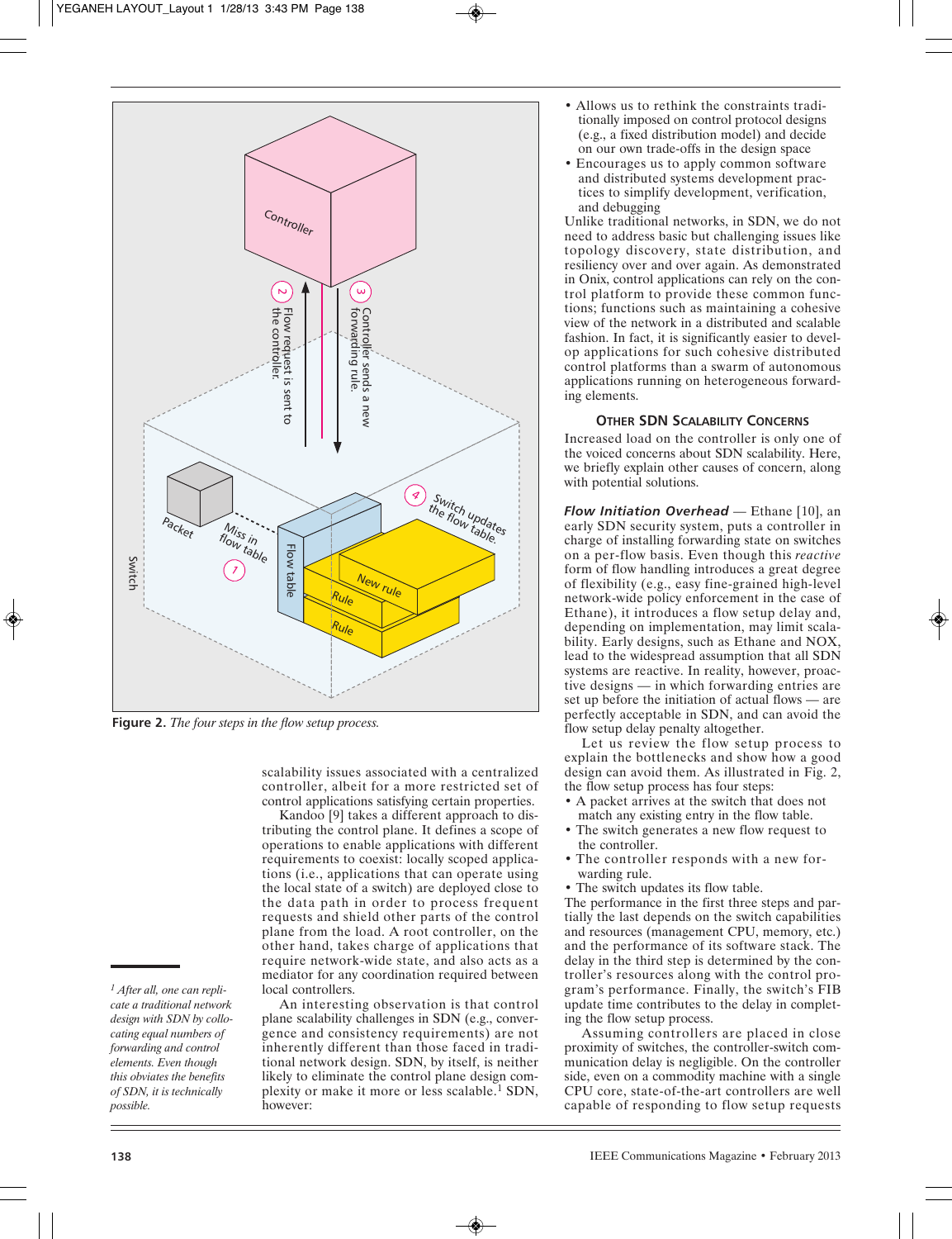within a millisecond when the flow initiation requests are on the order of several hundred thousand per second.

While Open vSwitch — an OpenFlow-enabled software switch — is capable of installing tens of thousands of flows per second with sub-millisecond latency, hardware switches only support a few thousand installations per second with a sub-10 ms latency at best. This poor performance is typically attributed to lack of resources on switches (weak management CPUs), poor support for high-frequency communication between the switching chipset and the management CPU, and non-optimal software implementations. We expect these issues to be resolved in a few years as more specialized hardware is built. It is foreseeable that the FIB update time will become the main factor in the switch-side flow setup latency.

While we argue that controllers and, in the near future, switches would be able to sustain sufficient throughput with negligible latency for reactive flow setup, in the end the control logic determines the scalability of a reactive design. A control program installing an end-to-end path on a per-flow basis does not scale, because the perswitch memory is fixed but the number of forwarding entries in the data path grows with the number of active flows in the network. However, the control program may install aggregate rules matching a large number of micro-flows (thereby facing the same scalability challenges as a proactive design), or proactively install rules in the network core to provide end-to-end connectivity and identify quality of service (QoS) classes, while classifying and reactively labeling flows at the edge. A viable solution to the scalability challenges of the proactive designs in the former class due to data path memory scarcity is proposed in DIFANE [5]; while the scalability of the latter class follows from the observation that the fanout of an edge switch and thus the number of flows initiated there is bounded (just add edge controllers as the network grows in size).

*Resiliency to Failures* — Resiliency to failures and convergence time after a failure have always been a key concern in network performance. SDN is no exception, and, with the early systems setting an example of designs with a single central control, resiliency to failures has been a major concern. A state-synchronized slave controller would be sufficient to recover from controller failures, but a network partition would leave half of the network brainless. In a multicontroller network, with an appropriate controller discovery mechanisms, switches can always discover a controller if one exists within their partition. Therefore, given a scalable discovery mechanism, controller failures do not pose a challenge to SDN scalability.

Let us decompose the process of repairing a broken link or switch to see how it is different from the traditional networks. As shown in Fig. 3, convergence in response to a link failure has five steps. The switch *detects* a change. Then the switch *notifies* the controller. Upon notification, the control program *computes* the repair actions and *pushes* updates to the affected data path elements, which, in turn, *update* their forwarding tables.2 In traditional networks, link failure noti-



**Figure 3.** *The five steps when converging on a link failure.*

fications are flooded across the network, whereas with SDN, this information is sent directly to a controller. Therefore, the information propagation delay in SDN is no worse than in traditional networks. Also, as an advantage for SDN, the computation is carried out on more capable controller machines as opposed to weak management CPUs of all switches, regardless of whether they are affected by the failure or not.

Note that the above argument was built on the implicit assumption that the failed switch or link does not affect the switch-controller communication channel. The control network itself needs to be repaired first if a failed link or switch was part of it. In that case, if the control network — built with traditional network gear — is running an IGP, the IGP needs to converge first before switches can communicate with the controller to repair the data network. In this corner case, therefore, convergence may be slower than in traditional networks. If this proves to be a problem, the network operator should deploy an *out-ofband* control network to alleviate this issue.

Overall, the failure recovery process in SDN is no worse than in traditional networks. Consequently, similar scalability concerns exist, and the same techniques used to minimize downtime in traditional networks are applicable to SDN. For instance, SDN design can and should also leverage local fast failover mechanisms available in switches to transiently forward traffic toward preprogrammed backup paths while a failure is being addressed. We stress that, as demonstrated in Onix [2], the control platform provides the essential failover and recovery mechanisms that control applications can reuse and rely upon.

*<sup>2</sup> For switch failures, the process is very similar with the exception that the controller itself detects the failure.*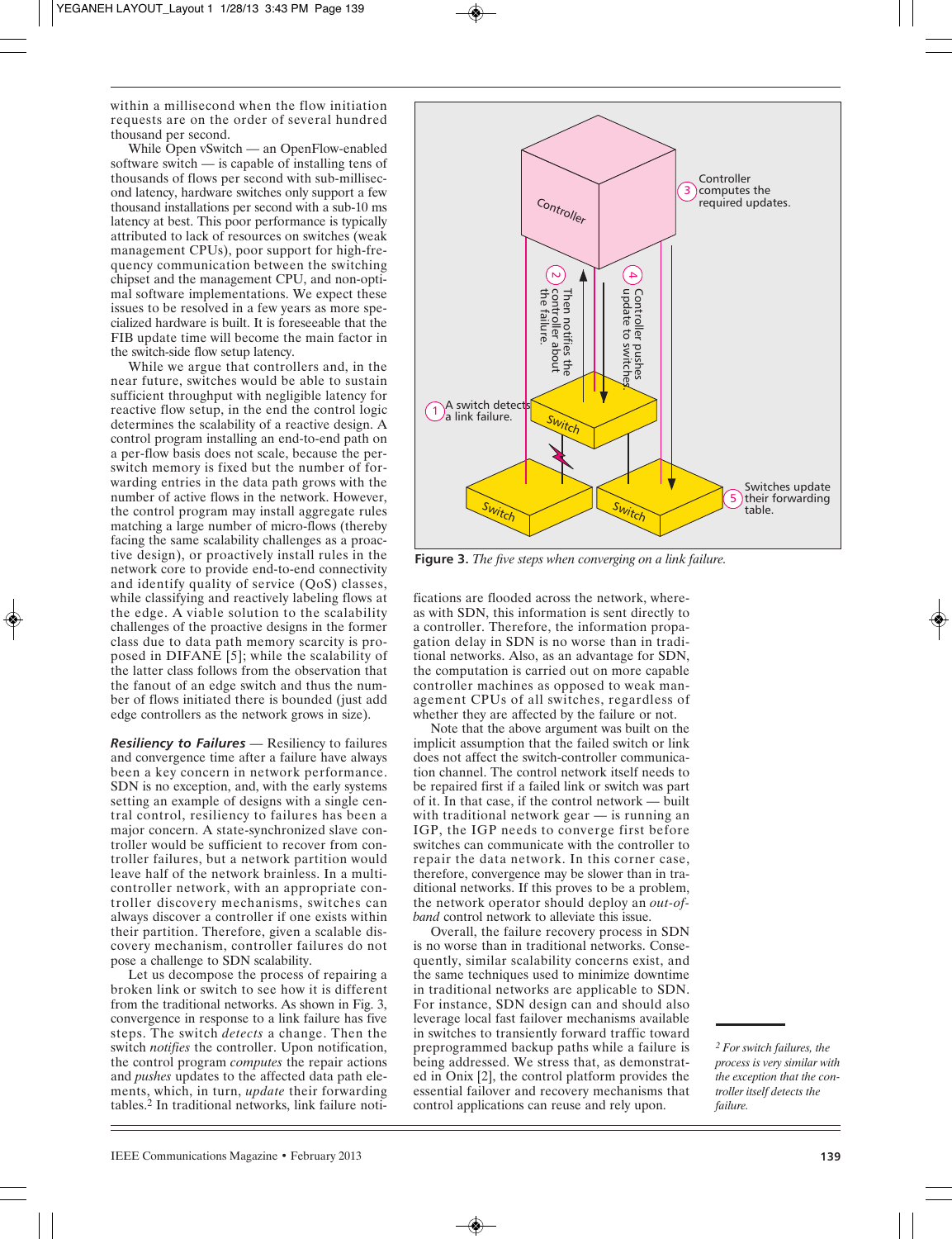*A typical data center network has tens of thousands of switching elements and can grow at a fast pace. The sheer number of control events generated in any network with that scale is enough to overload any centralized controller. One way to tackle that problem is to proactively install rules on switches.*



**Figure 4.** *SDN requires more productive management APIs that does not leak the complexities of south bound standard APIs to control applications and other management systems.*

# **SCALABILITY IN DIFFERENT NETWORK SETTINGS**

So far we have explored the most important scalability concerns in SDN by identifying various metrics that can potentially be affected as the network grows. In this section, we take a different approach by explaining scalability patterns and pitfalls in different types of networks. We have chosen data center and service provider networks as examples since they present diverse settings and different requirements. We do not aim at providing an exhaustive list of networks here. The goal is to identify patterns that can be generalized and used as references in understanding scalability issues in other networks.

*Data Centers* — A typical data center network has tens of thousands of switching elements and can grow at a fast pace. The sheer number of control events generated in any network at that scale is enough to overload any centralized controller. One way to tackle that problem is to proactively install rules on switches, effectively eliminating most control requests before they enter the control plane. The obvious cost here is, of course, loss of precision and reactivity in the controller.

When an application requires accurate flow statistics and/or reactivity, one can deploy the application close to the switches. For instance, frequent events can be delegated to processes running on end hosts as long as access to global state is minimized. Given the availability of processing resources throughout data center networks, solutions such as Kandoo [9] can be used to reach arbitrary scalability levels. Distributed controllers (e.g., HyperFlow or Onix) can also be reasonable solutions in data center networks. Given the low latency in such networks, synchronization of state and flow setup latencies would be minimal and acceptable for most applications.

*Service Provider Networks* — Typically, service provider networks do not have as many switches/routers as data center networks; however, nodes in such networks are usually geographically distributed. The large diameter of these networks exacerbates controller scalability concerns, flow setup and state convergence latencies, and consistency requirements. We might be able to take advantage of the physical distribution of the network to partition it into separate regions; each partition can be controlled by an independent controller, and these controllers can exchange only the required state changing events, effectively hiding most events from external controllers. Given the intrinsic delay in such networks, all the control applications should be latency tolerant and have weak consistency requirements.

In addition to high latencies, service provider networks usually have larger numbers of flows than other networks. As a result, data path resource limits are also of concern here. Aggregation of flows is the simple solution, which comes at the cost of granularity in control. We note that these concerns are also present in traditional networks, and are not unique to SDN.

## **OPPORTUNITIES AND CHALLENGES**

Traditionally, scalability of a network is studied based on performance metrics, that is, how a certain performance measure changes as we scale the network along a given dimension. In practice, there are other orthogonal aspects that profoundly affect how a system can accommodate growth. For instance, manageability (how convenient it is to manage a network when networking elements are added, removed, or modified at large scales) and functional scalability